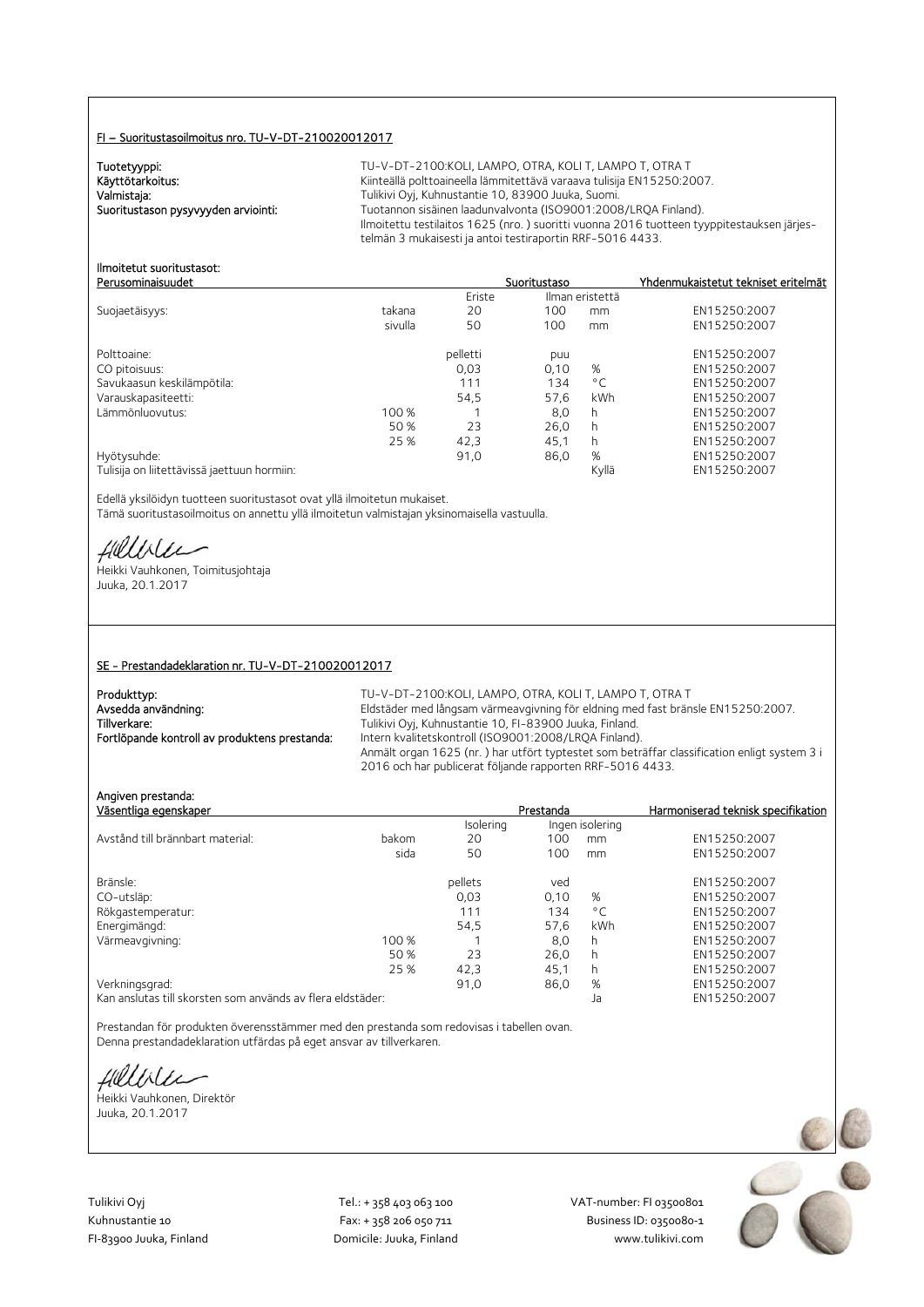#### EN - Declaration of Performance nr. TU-V-DT-210020012017

| Product type:                             |  |
|-------------------------------------------|--|
| Intended use:                             |  |
| Manufacturer:                             |  |
| Verification of constancy of performance: |  |
|                                           |  |

TU-V-DT-2100: KOLI, LAMPO, OTRA, KOLI T, LAMPO T, OTRA T Slow heat release appliance fired by solid fuel EN15250:2007. Tulikivi Oyj, Kuhnustantie 10, FI-83900 Juuka, Finland. Internal quality control (ISO9001:2008/LRQA Finland). The notified laboratory 1625 (nr. ) performed the determination of the product type on the basis of type testing under system 3 in the year 2016 and issued test report RRF-5016 4433.

## Declared performance:

| <b>Essential Characteristics</b>   |       | Performance |                    | Harmonized technical specification |              |
|------------------------------------|-------|-------------|--------------------|------------------------------------|--------------|
|                                    |       | Insulation  | Without insulation |                                    |              |
| Distance to combustible materials: | rear  | 20          | 100                | mm                                 | EN15250:2007 |
|                                    | sides | 50          | 100                | mm                                 | EN15250:2007 |
| Fuel types:                        |       | pellets     | firewood           |                                    | EN15250:2007 |
| CO emissions:                      |       | 0,03        | 0.10               | %                                  | EN15250:2007 |
| Max. flue gas temperature:         |       | 111         | 134                | $^{\circ}$ C                       | EN15250:2007 |
| Thermal storage capacity:          |       | 54.5        | 57.6               | kWh                                | EN15250:2007 |
| Heat output:                       | 100 % |             | 8,0                | h                                  | EN15250:2007 |
|                                    | 50 %  | 23          | 26.0               | h                                  | EN15250:2007 |
|                                    | 25 %  | 42,3        | 45,1               | h                                  | EN15250:2007 |
| Energy efficiency:                 |       | 91,0        | 86,0               | %                                  | EN15250:2007 |
|                                    |       |             |                    |                                    |              |

Connection of multiple fireplaces on shared flue pipe possible: Yes EN15250:2007

The performance of the product is in conformity with the above declared performance. This declaration of performance is issued under the sole responsibility of the manufacturer.

Helliler

Heikki Vauhkonen, Managing Director Juuka, 20.1.2017

#### DE – Leistungserklärung Nr. TU-V-DT-210020012017

| Produkttyp:                             |
|-----------------------------------------|
| Vorgesehener Verwendungszweck:          |
| Hersteller:                             |
| Überprüfung der Leistungsbeständigkeit: |
|                                         |

TU-V-DT-2100:KOLI, LAMPO, OTRA, KOLI T, LAMPO T, OTRA T Speicherfeuerstätte für feste Brennstoffe EN15250:2007. Tulikivi Oyj, Kuhnustantie 10, FI-83900 Juuka, Finnland. Interne Qualitätskontrolle (ISO9001:2008/LRQA Finnland). Die notifizierte Stelle 1625 (Nr. ) hat die Typprüfung nach dem System 3 im Jahr 2016 durchgeführt und folgenden Testreport ausgestellt: RRF-5016 4433.

## Erklärte Leistung:

| Erklärte Leistung:                                         |          |            |                  |                  |                                        |
|------------------------------------------------------------|----------|------------|------------------|------------------|----------------------------------------|
| Wesentliche Merkmale                                       |          |            | Leistuna         |                  | Harmonisierte technische Spezifikation |
|                                                            |          | Isolierung |                  | Keine Isolierung |                                        |
| Abstand zu brennbaren Bauteilen:                           | hinten   | 20         | 100              | mm               | EN15250:2007                           |
|                                                            | seitlich | 50         | 100              | mm               | EN15250:2007                           |
| Brennstoff:                                                |          | Pellets    | <b>Brennholz</b> |                  | EN15250:2007                           |
| CO Emissionen:                                             |          | 0.03       | 0.10             | %                | EN15250:2007                           |
| Abgastemperatur:                                           |          | 111        | 134              | $^{\circ}$ C     | EN15250:2007                           |
| Gespeicherte Energie:                                      |          | 54,5       | 57.6             | kWh              | EN15250:2007                           |
| Wärmeabgabe:                                               | 100 %    |            | 8,0              | h                | EN15250:2007                           |
|                                                            | 50 %     | 23         | 26,0             | h                | EN15250:2007                           |
|                                                            | 25 %     | 42,3       | 45,1             | h                | EN15250:2007                           |
| Wirkungsgrad:                                              |          | 91,0       | 86,0             | %                | EN15250:2007                           |
| Für Mehrfachbelegung auf gemeinsamen Schornstein geeignet: |          |            |                  | Ja               | EN15250:2007                           |

Die Leistung des Produkts entspricht der oben erklärten Leistung. Verantwortlich für die Erstellung dieser Leistungserklärung ist allein der Hersteller.

Hillble

Heikki Vauhkonen, Geschäftsleiter Juuka, 20.1.2017



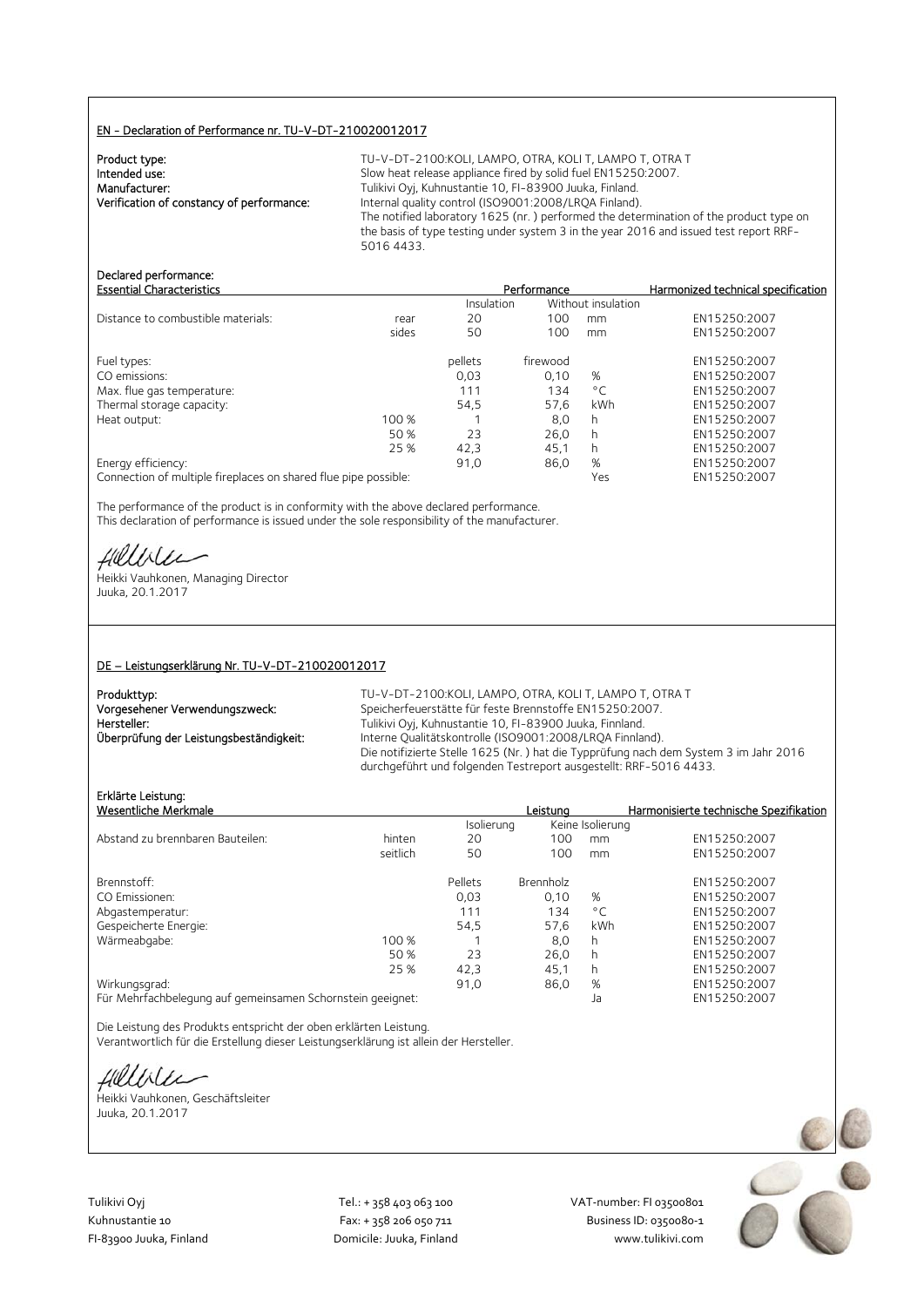#### FR - Déclaration des performances no. TU-V-DT-210020012017

| Type de produit:                             | TU-V-DT-2100:KOLI, LAMPO, OTRA, KOLI T, LAMPO T, OTRA T                                       |
|----------------------------------------------|-----------------------------------------------------------------------------------------------|
| Usage prévu:                                 | Poêle-cheminée à accumulation de chaleur faisant appel à un combustible EN15250:2007.         |
| Fabricant:                                   | Tulikivi Oyj, Kuhnustantie 10, FI-83900 Juuka, Finlande.                                      |
| Evaluation de la stabilité des performances: | Contrôle de qualité interne (ISO9001:2008/LROA Finlande).                                     |
|                                              | Le laboratoire d'essais notifié 1625 (no.) a effectué la détermination du produit type sur la |
|                                              | base d'essais de type système 3 en 2016 et a issu le rapport de test RRF-5016 4433.           |

| Performances déclarées:<br>Caractéristiques essentielles                                |         |           | Performances |                 | Spécifications techniques harmonisées |
|-----------------------------------------------------------------------------------------|---------|-----------|--------------|-----------------|---------------------------------------|
|                                                                                         |         | Isolation |              | Pas d'isolation |                                       |
| Distance aux éléments structurels inflammables:                                         | arrière | 20        | 100          | mm              | EN15250:2007                          |
|                                                                                         | côtés   | 50        | 100          | mm              | EN15250:2007                          |
| Combustible:                                                                            |         | granulés  | bois         |                 | EN15250:2007                          |
| Émissions de CO:                                                                        |         | 0,03      | 0,10         | %               | EN15250:2007                          |
| Température des gaz évacués:                                                            |         | 111       | 134          | $^{\circ}$ C    | EN15250:2007                          |
| Energie stockée:                                                                        |         | 54,5      | 57,6         | kWh             | EN15250:2007                          |
| Restitution thermique:                                                                  | 100 %   |           | 8,0          | h               | EN15250:2007                          |
|                                                                                         | 50 %    | 23        | 26.0         | h               | EN15250:2007                          |
|                                                                                         | 25 %    | 42.3      | 45,1         | h               | EN15250:2007                          |
| Rendement:                                                                              |         | 91.0      | 86.0         | %               | EN15250:2007                          |
| Raccordement possible à une cheminée s'utilisant pour plusieurs appareils de chauffage: |         |           | Oui          |                 | EN15250:2007                          |

Les performances du produit sont conformes aux performances déclarées indiquées en haut. La présente déclaration des performances est établie sous la seule responsabilité du fabricant.

Hillble

Heikki Vauhkonen, Directeur Général Juuka, 20.1.2017

#### NL - Prestatieverklaring nr. TU-V-DT-210020012017

| Producttype:                               |
|--------------------------------------------|
| Beoogd gebruik:                            |
| Fabrikant:                                 |
| Verificatie van de prestatiebestendigheid: |

TU-V-DT-2100:KOLI, LAMPO, OTRA, KOLI T, LAMPO T, OTRA T Accumulerende toestelle gestookt met vaste brandstof EN15250:2007. Fabrikant: Tulikivi Oyj, Kuhnustantie 10, FI-83900 Juuka, Finland. Interne kwaliteitscontrole (ISO9001:2008/LRQA Finland). De genotificeerde testlaboratorium 1625 (nr. ) heeft de typetest uitgevoerd op basis van testen uitgevoerd volgens systeem 3 in 2016 met testverslag RRF-5016 4433 als resultaat.

#### Aangegeven prestatie:

| Essentiële kenmerken                    |            |                 | <b>Prestaties</b> |               | Geharmoniseerde technische specificatie |
|-----------------------------------------|------------|-----------------|-------------------|---------------|-----------------------------------------|
|                                         |            | <b>Isolatie</b> |                   | Geen isolatie |                                         |
| Afstand tot brandbare constructiedelen: | achterkant | 20              | 100               | mm            | EN15250:2007                            |
|                                         | zijkant    | 50              | 100               | mm            | EN15250:2007                            |
| Brandstof:                              |            | pellets         | hout              |               | EN15250:2007                            |
| CO-emissies:                            |            | 0.03            | 0.10              | %             | EN15250:2007                            |
| Rookgastemperatuur:                     |            | 111             | 134               | $^{\circ}$ C  | EN15250:2007                            |
| Hoeveelheid energie:                    |            | 54.5            | 57,6              | kWh           | EN15250:2007                            |
| Warmteafgifte:                          | 100 %      |                 | 8.0               | h             | EN15250:2007                            |
|                                         | 50 %       | 23              | 26.0              | h             | EN15250:2007                            |
|                                         | 25 %       | 42,3            | 45,1              | h             | EN15250:2007                            |
| Rendement:                              |            | 91.0            | 86.0              | %             | EN15250:2007                            |
|                                         |            |                 |                   |               |                                         |

Kan worden aangesloten op een door meerdere verwarmingstoestellen gebruikt rookkanaal: Ja EN15250:2007

De prestaties van het product voldoen aan de hierboven vermelde prestatieverklaringen. Deze prestatieverklaring is verstrekt onder de exclusieve verantwoordelijkheid van de fabrikant.

fillble

Heikki Vauhkonen, Directeur Juuka, 20.1.2017

Tulikivi Oyj Tel.: + 358 403 063 100 VAT‐number: FI 03500801

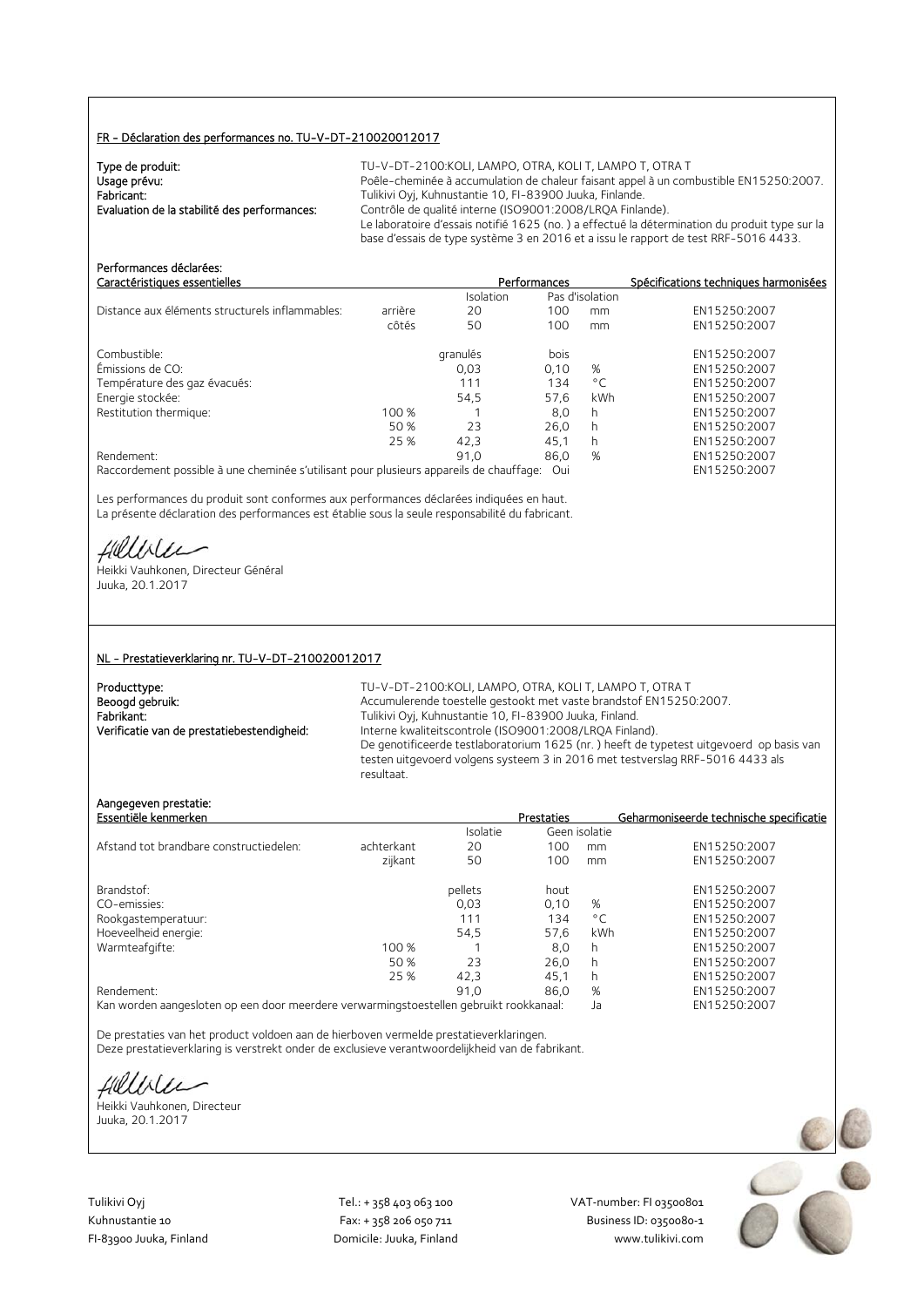#### IT - Dichiarazione di prestazione nro. TU-V-DT-210020012017

| Prodotto - tipo:                                | $TU-V-DT-2$     |
|-------------------------------------------------|-----------------|
| Uso previsto:                                   | Apparecchi o    |
| Fabbricante:                                    | Tulikivi Ovi, I |
| Verificazione della costanza della prestazione: | Controllo di    |
|                                                 | L'organismo     |

100: KOLI, LAMPO, OTRA, KOLI T, LAMPO T, OTRA T domestici a lento rilascio di calore alimentati a combustibili EN15250:2007. Kuhnustantie 10, FI-83900 Juuka, Finlandia. qualità interno (ISO9001:2008/LRQA Finlandia). notificato 1625 (nro.) ha effettuato le prove di tipo secondo il sistema 3 nel 2016 e ha rilasciato la seguente rapporto di prova: RRF-5016 4433.

| Caratteristiche essenziali                                                                      |       | Prestazione | Documento di riferimento |                   |              |
|-------------------------------------------------------------------------------------------------|-------|-------------|--------------------------|-------------------|--------------|
|                                                                                                 |       | Isolamento  |                          | Nessun isolamento |              |
| Distanza dei materiali infiammabili:                                                            | retro | 20          | 100                      | mm                | EN15250:2007 |
|                                                                                                 | lato  | 50          | 100                      | mm                | EN15250:2007 |
| Combustibile:                                                                                   |       | pellets     | legna                    |                   | EN15250:2007 |
| Emissioni CO:                                                                                   |       | 0,03        | 0.10                     | %                 | EN15250:2007 |
| Temperatura dei gas in uscita:                                                                  |       | 111         | 134                      | $^{\circ}$ C      | EN15250:2007 |
| Energia accumulata:                                                                             |       | 54,5        | 57.6                     | kWh               | EN15250:2007 |
| Rilascio del calore:                                                                            | 100%  |             | 8,0                      | h                 | EN15250:2007 |
|                                                                                                 | 50%   | 23          | 26,0                     | h                 | EN15250:2007 |
|                                                                                                 | 25%   | 42,3        | 45.1                     | h                 | EN15250:2007 |
| Rendimento:                                                                                     |       | 91.0        | 86.0                     | %                 | EN15250:2007 |
| Adatta per essere collegata a una canna fumaria utilizzata da vari apparecchi di riscaldamento: |       |             |                          | Si                | EN15250:2007 |

La prestazione del prodotto conforme alla prestazione dichiarata sopra. Si rilascia la presente dichiarazione di prestazione sotto la responsabilità esclusiva del fabbricante.

fielliter

Prestazione dichiarata:

Heikki Vauhkonen, Direttore Juuka, 20.1.2017

#### ET - Toimivusdeklaratsioon nr. TU-V-DT-210020012017

| Tootetüüp:                                | TU-V-DT-2100:KOLI. LAMPO. OTRA. KOLI T. LAMPO T. OTRA T                                                                                         |
|-------------------------------------------|-------------------------------------------------------------------------------------------------------------------------------------------------|
| Ettenähtud kasutusotstarve:               | Tahke kütusega köetav soojustsalvestav küttekolle EN15250:2007.                                                                                 |
| Tootja:                                   | Tulikivi Oyj, Kuhnustantie 10, FI-83900 Juuka, Soome.                                                                                           |
| Toimivuse püsivuse kontrollimise süsteem: | Sisemine kvaliteedikontroll (ISO9001:2008/LROA Soome).                                                                                          |
|                                           | Teavitatud asutus 1625 (nr.) on juhatanud tüübihindamine pärast süsteemi 3 aastal 2016<br>a on välja andnud järgmise testraporti RRF-5016 4433. |

### Deklareeritud toimivus:

| DENIGI EEHLUU TUIHIIVUS.<br>Põhiomadused                                                                       |        |                | Toimivus |                | Ühtlustatud tehniline kirjeldus |
|----------------------------------------------------------------------------------------------------------------|--------|----------------|----------|----------------|---------------------------------|
|                                                                                                                |        | Isolatsiooniga |          | Isolatsioonita |                                 |
| Kaugus põlevast materjalist konstruktsioonidest:                                                               | taga   | 20             | 100      | mm             | EN15250:2007                    |
|                                                                                                                | kõrval | 50             | 100      | mm             | EN15250:2007                    |
| Kütus:                                                                                                         |        | puidugraanulid | puu      |                | EN15250:2007                    |
| Põlemissaaduste CO sisaldus:                                                                                   |        | 0.03           | 0,10     | %              | EN15250:2007                    |
| Väljuva gaasi temperatuur:                                                                                     |        | 111            | 134      | $^{\circ}$ C   | EN15250:2007                    |
| Salvestatud energiahulk:                                                                                       |        | 54.5           | 57.6     | kWh            | EN15250:2007                    |
| Soojuse eraldumine:                                                                                            | 100%   |                | 8,0      | h.             | EN15250:2007                    |
|                                                                                                                | 50%    | 23             | 26,0     |                | EN15250:2007                    |
|                                                                                                                | 25%    | 42.3           | 45.1     | h              | EN15250:2007                    |
| Kasutegur:                                                                                                     |        | 91.0           | 86,0     | %              | EN15250:2007                    |
| (Collette Alexandria) : has a straight format delight and collect in a straight and development of the Collect |        |                |          | $\mathbf{L}$   | T114T2T2.2007                   |

Sobib ühendamiseks mitme küttekolde poolt kasutatava korstnalõõriga: Ja EN15250:2007

Toote toimivus on kooskõlas ülalosutatud deklareeritud toimivusega. Käesolev toimivusdeklaratsioon on välja antud tootja ainuvastutusel.

fillise

Heikki Vauhkonen, Tegevdirektor Juuka, 20.1.2017

Tulikivi Oyj Tel.: + 358 403 063 100 VAT‐number: FI 03500801 FI-83900 Juuka, Finland Domicile: Juuka, Finland

Kuhnustantie 10 Fax: + 358 206 050 711 Fax: + 358 206 050 711 Business ID: 0350080-1<br>Fl-83900 Juuka, Finland Domicile: Juuka, Finland www.tulikivi.com

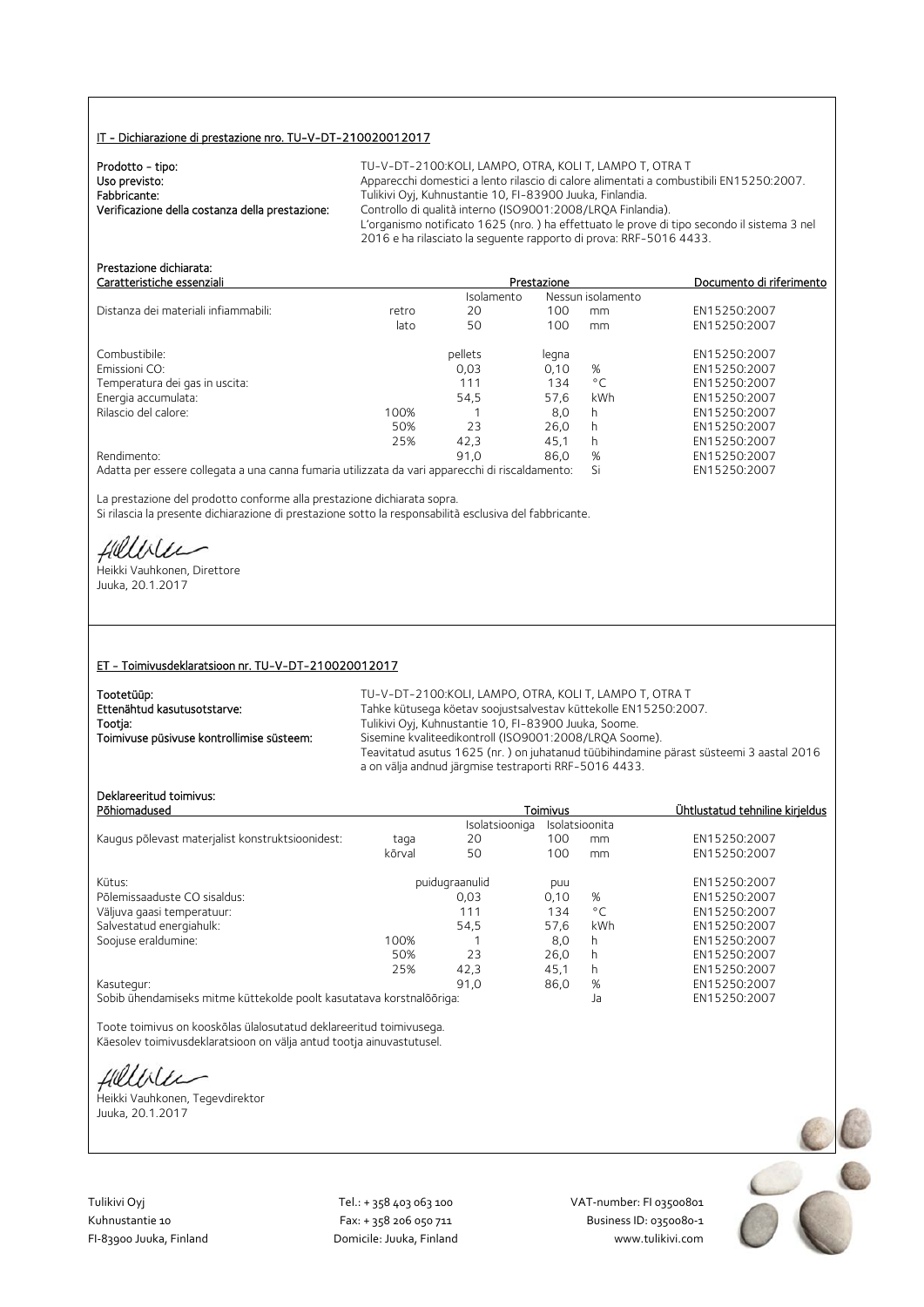#### LT - Eksploatacini**ų** savybi**ų** deklaracij**ą** nr. TU-V-DT-210020012017

| Produkto tipas:                                   | TU-V-DT-2100:KOLI, LAMPO, OTRA, KOLI T, LAMPO T, OTRA T                                    |
|---------------------------------------------------|--------------------------------------------------------------------------------------------|
| Paskirtis:                                        | Lėtai šilumą išskiriantys kietuoju kuru kūrenami buitiniai šildytuvai EN15250:2007.        |
| Gamintojas:                                       | Tulikivi Oyj, Kuhnustantie 10, FI-83900 Juuka, Suomija.                                    |
| Nuolatinis eksploatacinių savybių sertifikavimas: | Vidaus kokybės kontrolės (ISO9001:2008/LROA Suomija).                                      |
|                                                   | Notifikuotoji sertifikavimo įstaiga 1625 (nr.) atliko testą pagal sistemą 3 metais 2016 ir |
|                                                   | išdavė sertifikata RRF-5016 4433.                                                          |

#### Deklaruojamos eksploatacin**ė**s savyb**ė**s: Svarbiausios charakteristikos Eksploatacin**ė**s savyb**ė**s Darnioji technin**ė** specifikacija

|                                                       |                      | Su izoliacija |        | Be izoliacijos |              |  |
|-------------------------------------------------------|----------------------|---------------|--------|----------------|--------------|--|
| Atstumas iki degiųjų medžiagų:                        | nuo galinės sienelės | 20            | 100    | mm             | EN15250:2007 |  |
|                                                       | iš šono              | 50            | 100    | mm             | EN15250:2007 |  |
| Kuro rūšis:                                           |                      | granulÚs      | malkos |                | EN15250:2007 |  |
| Emisija CO:                                           |                      | 0,03          | 0.10   | %              | EN15250:2007 |  |
| Išmetamų dujų į dūmtraukį temperatūra:                |                      | 111           | 134    | $^{\circ}$ C   | EN15250:2007 |  |
| Kaupiamoji energija:                                  |                      | 54,5          | 57.6   | kWh            | EN15250:2007 |  |
| Šildymo galingumas:                                   | 100 %                |               | 8,0    | h              | EN15250:2007 |  |
|                                                       | 50 %                 | 23            | 26.0   | h              | EN15250:2007 |  |
|                                                       | 25 %                 | 42,3          | 45.1   | h              | EN15250:2007 |  |
| Naudingumo koeficientas:                              |                      | 91,0          | 86,0   | %              | EN15250:2007 |  |
| Keletos krosnių pajungimas į vieną dūmtraukį-galimas: |                      |               |        | Taip           | EN15250:2007 |  |

Produkto eksploatacinės savybės atitinka deklaruotas eksploatacines savybes. Ši eksploatacinių savybių deklaracija išduota tik nurodyto gamintojo atsakomybe.

fillblu

Heikki Vauhkonen, Generalinis Direktorius Juuka, 20.1.2017

#### LV – Veiktsp**ē**jas deklar**ā**cija nr. TU-V-DT-210020012017

| Produkta veids:                |  |
|--------------------------------|--|
| Lietošanas veids:              |  |
| Ražotāis:                      |  |
| Veiktspējas snieguma pārbaude: |  |

TU-V-DT-2100:KOLI, LAMPO, OTRA, KOLI T, LAMPO T, OTRA T Cietā kurināmā sildiekārtas ar lēnu siltumatdevi EN15250:2007. Tulikivi Oyj, Kuhnustantie 10, FI-83900 Juuka, Somija. Veiktsp**ē**jas snieguma p**ā**rbaude: Iekšēja kvalitātes pārbaude (ISO9001:2008/LRQA Somija). Paziņotā (notificētā) institūcija 1625 (nr. ) veica produkta tipa noteikšanu balstoties uz produkta 3. sistēmas tipa testiem 2016 gadā un tika izdots testēšanas pārskats RRF-5016 4433.

#### Tehniskie r**ā**d**ī**t**ā**ji:

| Galvenie veiktspējas rādītāji                            |               |           | Veiktspēja     |              | Kopējā tehniskā specifkācija |
|----------------------------------------------------------|---------------|-----------|----------------|--------------|------------------------------|
|                                                          |               | Izolúcija | Nõ izolúcija   |              |                              |
| Attālums līdz degošiem materiāliem:                      | no aizmugures | 20        | 100            | mm           | EN15250:2007                 |
|                                                          | no sāniem     | 50        | 100            | mm           | EN15250:2007                 |
| Kurināmā veidi:                                          |               | granulas  | malkas pagales |              | EN15250:2007                 |
| CO emisija:                                              |               | 0,03      | 0.10           | %            | EN15250:2007                 |
| Izplūdes gāzu temperatūra:                               |               | 111       | 134            | $^{\circ}$ C | EN15250:2007                 |
| Energoietilpība:                                         |               | 54,5      | 57,6           | kWh          | EN15250:2007                 |
| Siltuma jauda:                                           | 100 %         |           | 8,0            | h            | EN15250:2007                 |
|                                                          | 50 %          | 23        | 26.0           | h            | EN15250:2007                 |
|                                                          | 25 %          | 42,3      | 45,1           | h            | EN15250:2007                 |
| Lietderības koeficients:                                 |               | 91,0      | 86,0           | %            | EN15250:2007                 |
| Ir iespēja pievienot vairākus kamīnus pie viena dūmvada: |               |           |                | Jā           | EN15250:2007                 |

Produkta veiktspēja atbilst augstāk minētajiem rādītājiem. Par šīs veiktspējas deklarācijas izsniegšanu pilnībā atbild ražotājs.

Hillble

Heikki Vauhkonen, Ģenerāldirektors Juuka, 20.1.2017

Tulikivi Oyj Tel.: + 358 403 063 100 VAT‐number: FI 03500801

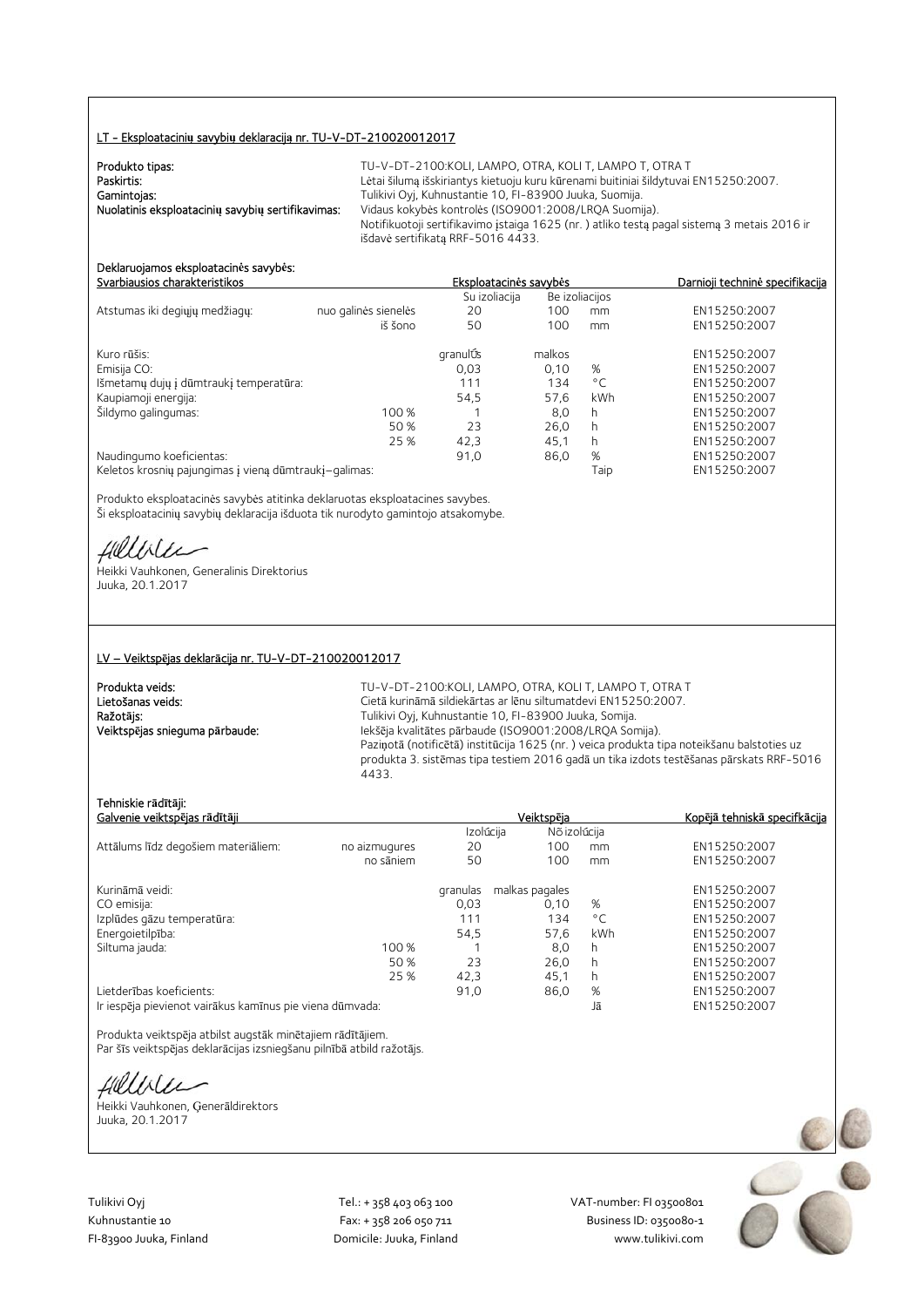#### SI - Izjava o zmogljivosti nr. TU-V-DT-210020012017

| Tip proizvoda:                                    |  |
|---------------------------------------------------|--|
| Predvidena uporaba:                               |  |
| Proizvajalec:                                     |  |
| Potrdilo o nespremenljivosti lastnosti proizvoda: |  |

TU-V-DT-2100: KOLI, LAMPO, OTRA, KOLI T, LAMPO T, OTRA T Naprave na trdna goriva, ki počasi oddajajo toploto EN15250:2007. Tulikivi Oyj, Kuhnustantie 10, FI-83900 Juuka, Finska. Notranji nadzor kakovosti (ISO9001:2008/LRQA Finska). Pooblaščen laboratorij 1625 (nr. ) je na podlagi preizkušanja tipa po sistemu 3 v letu 2016 izvedel in izdal potrdilo o preizkusu RRF-5016 4433.

| Izjava učinkovitosti                           |            |             |              |              |                                  |
|------------------------------------------------|------------|-------------|--------------|--------------|----------------------------------|
| Bistvene značilnosti                           |            |             | Učinkovitost |              | Usklajena tehnična specifikacija |
|                                                |            | Izolacije   | Ni izolacije |              |                                  |
| Odmik od vnetljivih materialov:                | zadaj      | 20          | 100          | mm           | EN15250:2007                     |
|                                                | ob straneh | 50          | 100          | mm           | EN15250:2007                     |
| Vrsta goriva:                                  |            | Isni peleti | les          |              | EN15250:2007                     |
| Emisija CO:                                    |            | 0,03        | 0,10         | %            | EN15250:2007                     |
| Temperatura plinov:                            |            | 111         | 134          | $^{\circ}$ C | EN15250:2007                     |
| Akumulirana toplota:                           |            | 54,5        | 57,6         | kWh          | EN15250:2007                     |
| Oddana toplotna moč:                           | 100 %      |             | 8,0          | h            | EN15250:2007                     |
|                                                | 50 %       | 23          | 26,0         | h            | EN15250:2007                     |
|                                                | 25 %       | 42,3        | 45.1         | h            | EN15250:2007                     |
| Izkoristek:                                    |            | 91,0        | 86,0         | %            | EN15250:2007                     |
| Možen priklop več kaminov na skupno dimno cev: |            |             |              | Da           | EN15250:2007                     |

Delovanje izdelka je v skladu z zgoraj navedenimi lastnostmi. Izjava o zmogljivosti je izdana na odgovornost proizvajalca.

fillble

Heikki Vauhkonen, Managing Director Juuka, 20.1.2017

#### SK - Deklarácia výkonu nr. TU-V-DT-210020012017

| Typ produktu:                 | TU-V-DT-2100:KOLI, LAMPO, OTRA, KOLI T, LAMPO T, OTRA T                              |
|-------------------------------|--------------------------------------------------------------------------------------|
| Použitie:                     | Spotrebiče pomaly uvoľňujúce teplo spaľujúce tuhé palivo EN15250:2007.               |
| Výrobca:                      | Tulikivi Oyj, Kuhnustantie 10, FI-83900 Juuka, Fínsko.                               |
| Overenie stálosti vlastností: | Interná kontrola kvality (ISO9001:2008/LRQA Fínsko).                                 |
|                               | Notifikované laboratórium 1625 (nr.) vykonalo určenie typu výrobku na základe skúšky |
|                               | typu podľa systému 3 v roku 2016 a vydalo skúšobnú správu RRF-5016 4433.             |

## Deklarované vlastnosti:

| Základné vlastnosti                                          |        |           | Výkon        |              | Harmonizovaná technická špecifikácia |
|--------------------------------------------------------------|--------|-----------|--------------|--------------|--------------------------------------|
|                                                              |        | Izolované | Bez izolácie |              |                                      |
| Vzdialenosť od horľavých povrchov:                           | vzadu  | 20        | 100          | mm           | EN15250:2007                         |
|                                                              | z boku | 50        | 100          | mm           | EN15250:2007                         |
| Typy paliva:                                                 |        | pelety    | drevo        |              | EN15250:2007                         |
| CO emisie:                                                   |        | 0.03      | 0.10         | %            | EN15250:2007                         |
| Teplota spalín na výstupe:                                   |        | 111       | 134          | $^{\circ}$ C | EN15250:2007                         |
| Akumulovaná energia:                                         |        | 54,5      | 57,6         | kWh          | EN15250:2007                         |
| Dĺžka tepelného výkonu:                                      | 100 %  |           | 8.0          | h            | EN15250:2007                         |
|                                                              | 50 %   | 23        | 26.0         | h            | EN15250:2007                         |
|                                                              | 25 %   | 42,3      | 45,1         | h            | EN15250:2007                         |
| Účinnosť:                                                    |        | 91,0      | 86,0         | %            | EN15250:2007                         |
| Možnosť pripojenia viacerých spotrebičov na komínové teleso: |        |           |              | Ano          | EN15250:2007                         |

Vlastnosti produktu sú v súlade s vyššie uvedenými vlastnosťami. Toto vyhlásenie o vlastnostiach je vydané s výhradnou zodpovednosťou výrobcu.

fillble

Heikki Vauhkonen, Generálny Riaditeľ Juuka, 20.1.2017